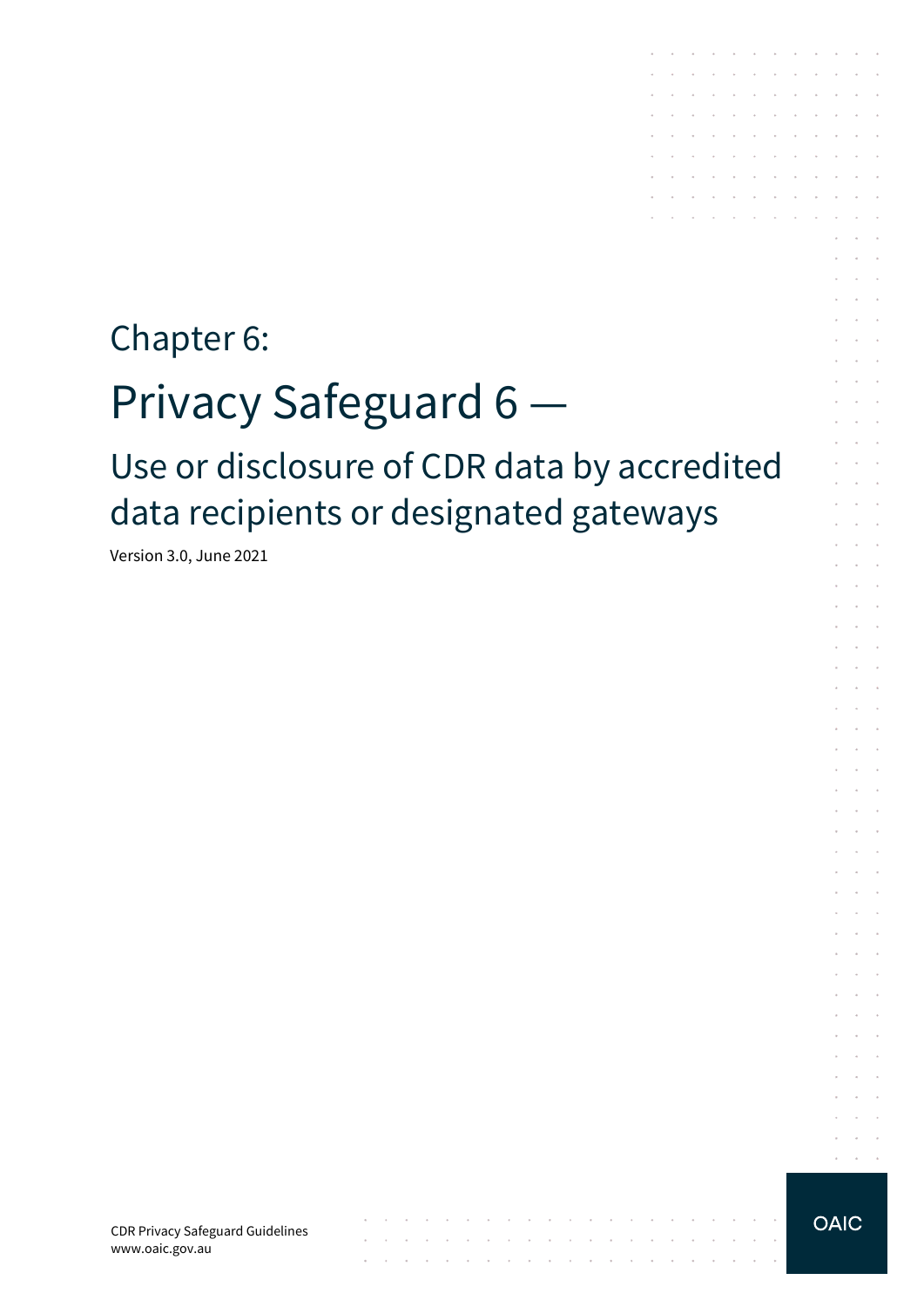### **Contents**

| <b>Key points</b>                                                | 3  |
|------------------------------------------------------------------|----|
| What does Privacy Safeguard 6 say?                               | 3  |
| Accredited data recipients                                       | 3  |
| Designated gateways                                              | 3  |
| Who does Privacy Safeguard 6 apply to?                           | 3  |
| How Privacy Safeguard 6 interacts with the Privacy Act           | 4  |
| Why is it important?                                             | 5  |
| What is meant by 'use' and 'disclose'?                           | 5  |
| 'Use'                                                            | 5  |
| 'Disclose'                                                       | 5  |
| When can an accredited data recipient use or disclose CDR data?  | 6  |
| Use or disclosure required or authorised under the CDR Rules     | 8  |
| Use or disclosure under Australian law or a court/tribunal order | 15 |
| <b>Interaction with other Privacy Safeguards</b>                 |    |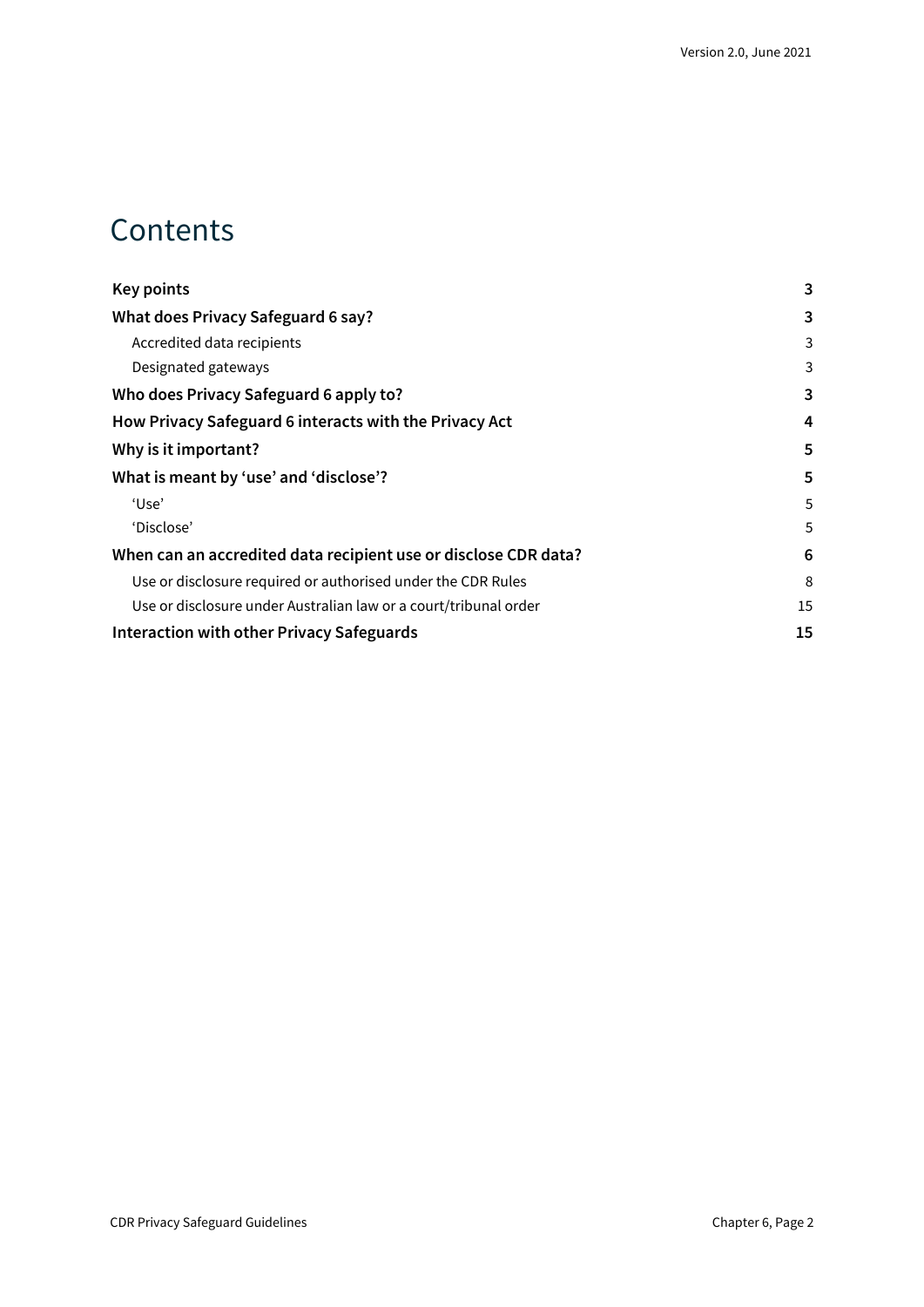## <span id="page-2-0"></span>**Key points**

- Privacy Safeguard 6, together with consumer data rules (CDR Rules) 7.5, 7.5A, 7.6 and 7.7, applies to accredited data recipients of a consumer's CDR data, placing restrictions and obligations on them in relation to the use and disclosure of that data.
- Generally, accredited data recipients of CDR data and designated gateways can use or disclose CDR data only where required or authorised under the CDR Rules. The consumer must consent to these uses and disclosures of their CDR data.
- CDR Rule 7.5(1) outlines the permitted uses and disclosures of CDR data.
- In addition, CDR Rules 7.5(2), 7.5A and 7.6(1) prohibit certain uses or disclosures of CDR data.
- Accredited data recipients of CDR data must comply with the data minimisation principle when using that data to provide the goods or services requested by the consumer, or to fulfil any other purpose consented to by the consumer.

## <span id="page-2-1"></span>**What does Privacy Safeguard 6 say?**

### <span id="page-2-2"></span>**Accredited data recipients**

- 6.1 An accredited data recipient of a consumer's CDR data must not use or disclose that data unless the:
	- disclosure is required under the CDR Rules in response to a valid request from a consumer for the CDR data
	- use or disclosure is otherwise required or authorised under the CDR Rules, or
	- use or disclosure is required or authorised by or under another Australian law or a court/tribunal order, and the accredited data recipient makes a written note of the use or disclosure.
- $6.2$ To be compliant with Privacy Safeguard 6, an accredited data recipient of CDR data must satisfy the requirements under CDR Rule 7.5.

### <span id="page-2-3"></span>**Designated gateways**

- A designated gateway for CDR data must not use or disclose CDR data unless the: 6.3
	- disclosure is required under the CDR Rules
	- use or disclosure is authorised under the CDR Rules, or
	- use or disclosure is required or authorised by or under an Australian law, or a court/tribunal order, and the designated gateway makes a written note of the use or disclosure.

## <span id="page-2-4"></span>**Who does Privacy Safeguard 6 apply to?**

Privacy Safeguard 6 applies to accredited data recipients of CDR data and designated 6.4 gateways for CDR data.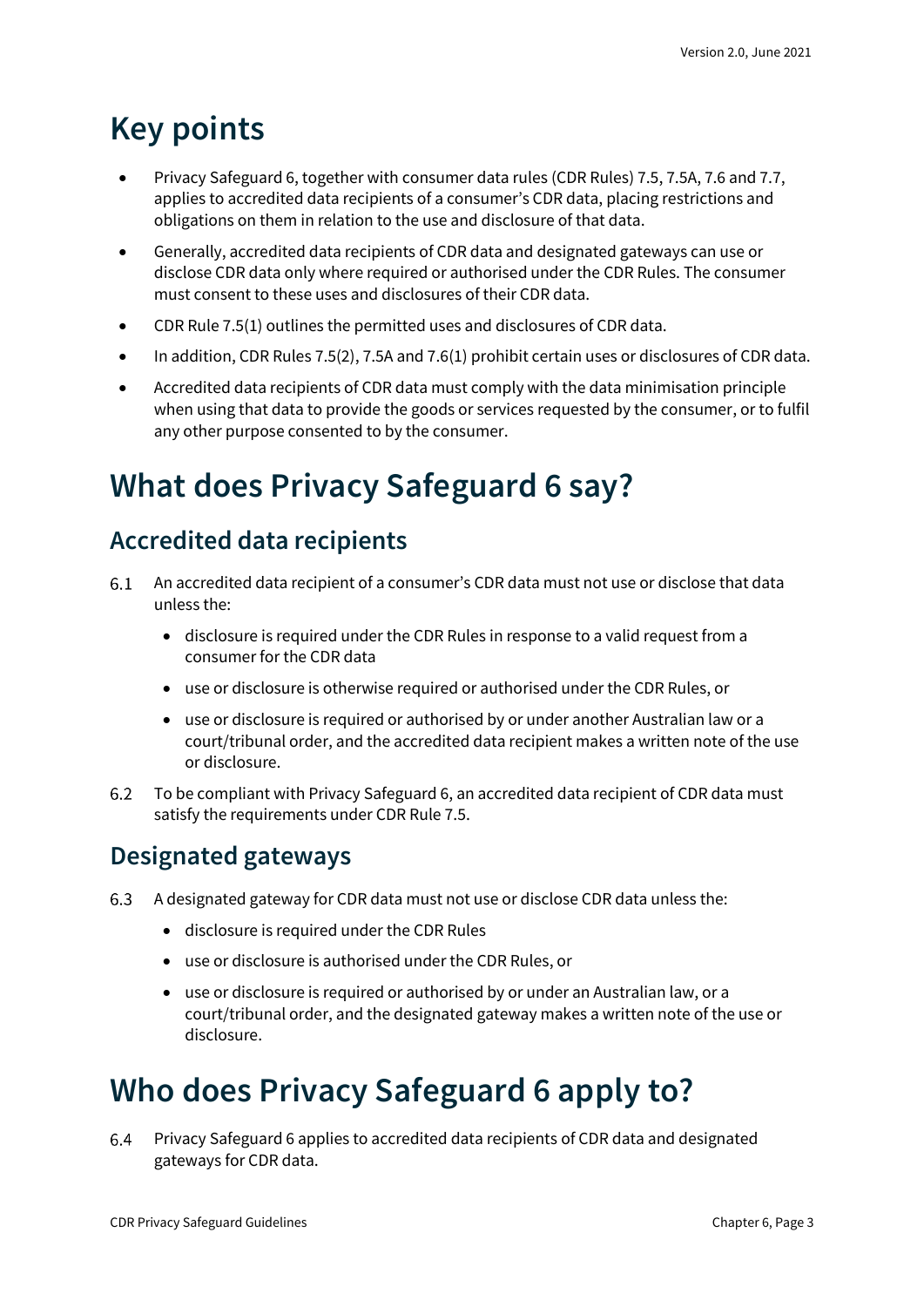6.5 It does not apply to data holders. However, data holders should ensure that they adhere to their obligations under the *Privacy Act 1988* (the Privacy Act) and the Australian privacy Principles (APPs), including APP 6, when using or disclosing personal information.<sup>1</sup>

*Note: There are no designated gateways in the banking sector. See Chapter B (Key concepts) for the meaning of designated gateway.*

### <span id="page-3-0"></span>**How Privacy Safeguard 6 interacts with the Privacy Act**

It is important to understand how Privacy Safeguard 6 interacts with the Privacy Act and the 6.6 APPs.<sup>2</sup>

| <b>CDR</b> entity                   | Privacy protections that apply in the CDR context                                                                                           |
|-------------------------------------|---------------------------------------------------------------------------------------------------------------------------------------------|
| <b>Accredited data</b><br>recipient | <b>Privacy Safeguard 6</b>                                                                                                                  |
|                                     | For accredited data recipients of a consumer's CDR data, Privacy Safeguard 6<br>applies to the use or disclosure of that data. <sup>4</sup> |
|                                     | APP 6 does not apply in relation to that CDR data. <sup>5</sup>                                                                             |
| <b>Designated gateway</b>           | <b>Privacy Safeguard 6</b>                                                                                                                  |
|                                     | For designated gateways for CDR data, Privacy Safeguard 6 applies to the use<br>and disclosure of the CDR data. <sup>6</sup>                |

6.7 APP 6 relates to the use or disclosure of personal information.<sup>3</sup>

<sup>3</sup> APP 6 provides that if an APP entity holds personal information about an individual that was collected for a particular purpose, the entity must not use or disclose the information for another purpose unless an exception applies. See Chapter 6: APP 6 — [Use or disclosure of personal information](https://www.oaic.gov.au/privacy/australian-privacy-principles-guidelines/chapter-6-app-6-use-or-disclosure-of-personal-information/) of the APP Guidelines.

<sup>4</sup> Privacy Safeguard 6 applies from the point when the accredited person becomes an accredited data recipient of the CDR data. An accredited person becomes an accredited data recipient for CDR data when:

- CDR data is held by (or on behalf of) the person
- the CDR data, or any other CDR data from which it was directly or indirectly derived, was disclosed to the person under the consumer data rules, and
- the person is neither a data holder, nor a designated gateway, for the first mentioned CDR data. See s 56EK of the Competition and Consumer Act.

<sup>5</sup> The APPs do not apply to an accredited data recipient of CDR data, in relation to that CDR data - s 56EC(4)(a) of the Competition and Consumer Act. However, s 56EC(4) does not affect how the APPs apply to accredited persons and accredited data recipients who are APP entities, in relation to the handling of personal information outside the CDR system. (Note: Small business operators accredited under the CDR system are APP entities in relation to information that is personal information but is not CDR data. See s 6E(1D) of the Privacy Act.) Section 56EC(4) also does not affect how the APPs apply to an accredited person who does not become an accredited data recipient of the CDR data (other than for Privacy Safeguards 1 – 4). See s 56EC(5)(aa) of the Competition and Consumer Act.

<sup>6</sup> Section 56EI(2) of the Competition and Consumer Act.

 $1$  For the purposes of APP 6.2(b), the Competition and Consumer Act is an Australian law that may require or authorise a data holder to disclose personal information.

<sup>&</sup>lt;sup>2</sup> The Privacy Act includes 13 APPs that regulate the handling of personal information by certain organisations and Australian Government agencies (APP entities).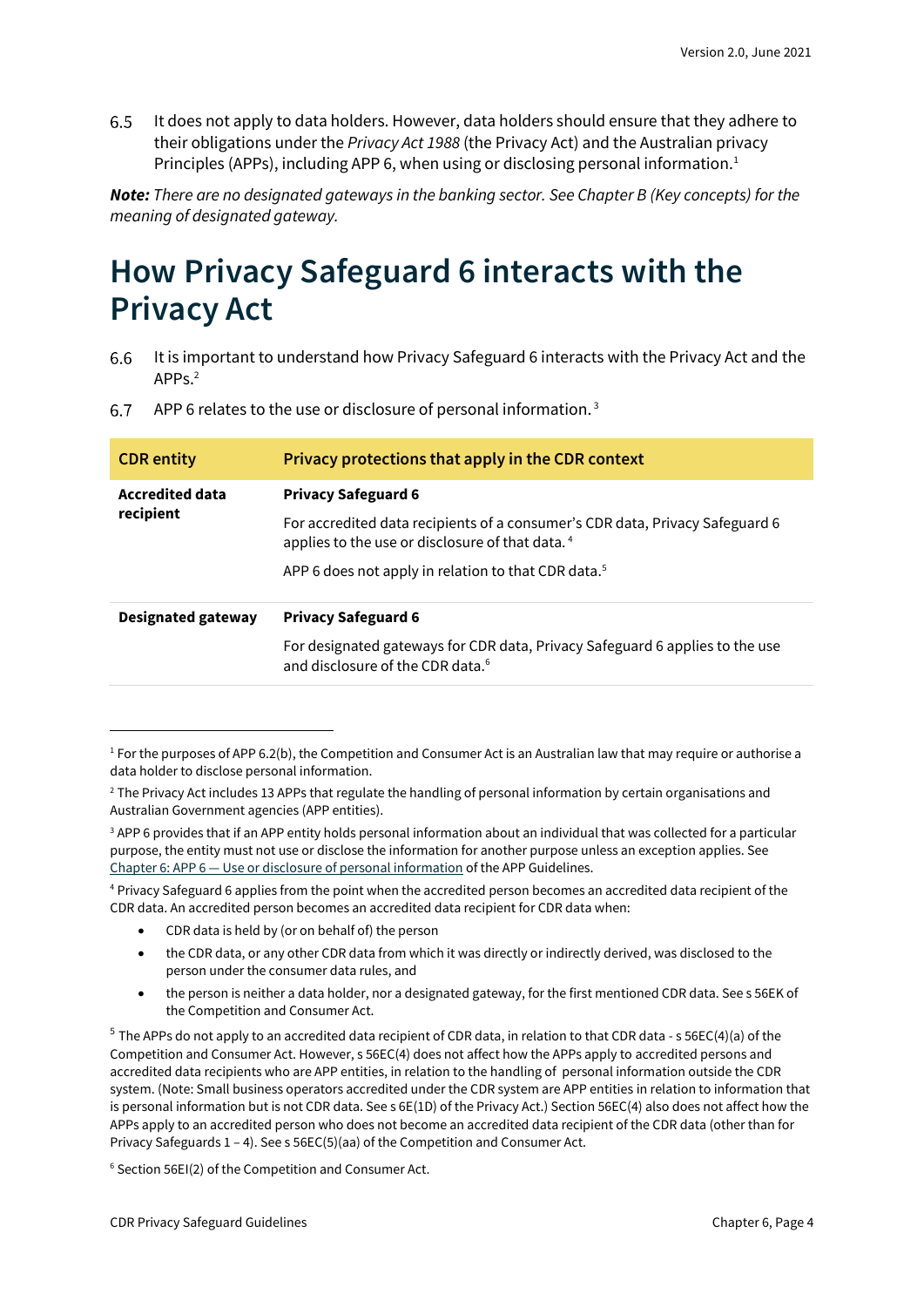APP 6 does not apply in relation to that CDR data.<sup>7</sup>

**Data holder APP 6**

Privacy Safeguard 6 does not apply to a data holder.

## <span id="page-4-0"></span>**Why is it important?**

- 6.8 Consumer consent for the use and disclosure of their CDR data is at the heart of the CDR regime.
- 6.9 By adhering to Privacy Safeguard 6 an accredited data recipient or designated gateway will ensure consumers have control over what their CDR data is being used for and who it is disclosed to. This is an essential part of the CDR regime.

## <span id="page-4-1"></span>**What is meant by 'use' and 'disclose'?**

#### <span id="page-4-2"></span>**'Use'**

- $6.10$  The term 'use' is not defined within the Consumer and Competition Act.<sup>8</sup>
- An accredited data recipient or designated gateway 'uses' CDR data where it handles or undertakes an activity with the CDR data within its effective control. For further discussion of use, see [Chapter B \(Key concepts\).](https://www.oaic.gov.au/consumer-data-right/cdr-privacy-safeguard-guidelines/chapter-b-key-concepts) For example, 'use' includes:
	- the entity accessing and reading the CDR data
	- the entity making a decision based on the CDR data
	- the entity de-identifying the CDR data, and
	- the entity passing the CDR data from one part of the entity to another.

#### <span id="page-4-3"></span>**'Disclose'**

- 6.12 The term 'disclose' is not defined within the Consumer and Competition Act.<sup>9</sup>
- An accredited data recipient or designated gateway 'discloses' CDR data when it makes it accessible or visible to others outside the entity.<sup>10</sup> This focuses on the act done by the disclosing party, and not on the actions or knowledge of the recipient. There will be a disclosure in these circumstances even where the information is already known to the recipient. For further discussion of disclosure[, see Chapter B \(Key concepts\).](https://www.oaic.gov.au/consumer-data-right/cdr-privacy-safeguard-guidelines/chapter-b-key-concepts)

<sup>&</sup>lt;sup>7</sup> The APPs do not apply to designated gateways for CDR data in relation to that CDR data - s 56EC(4)(d) of the Competition and Consumer Act. However, s 56EC(4) does not affect how the APPs apply to designated gateways who are APP entities, in relation to the handling of personal information outside the CDR system. See s 56EC(5)(b) of the Competition and Consumer Act.

<sup>8</sup> The term 'use' is also not defined in the Privacy Act.

<sup>&</sup>lt;sup>9</sup> The term 'disclose' is also not defined in the Privacy Act.

<sup>10</sup> Information will be 'disclosed' under the CDR regime regardless of whether an entity retains effective control over the data.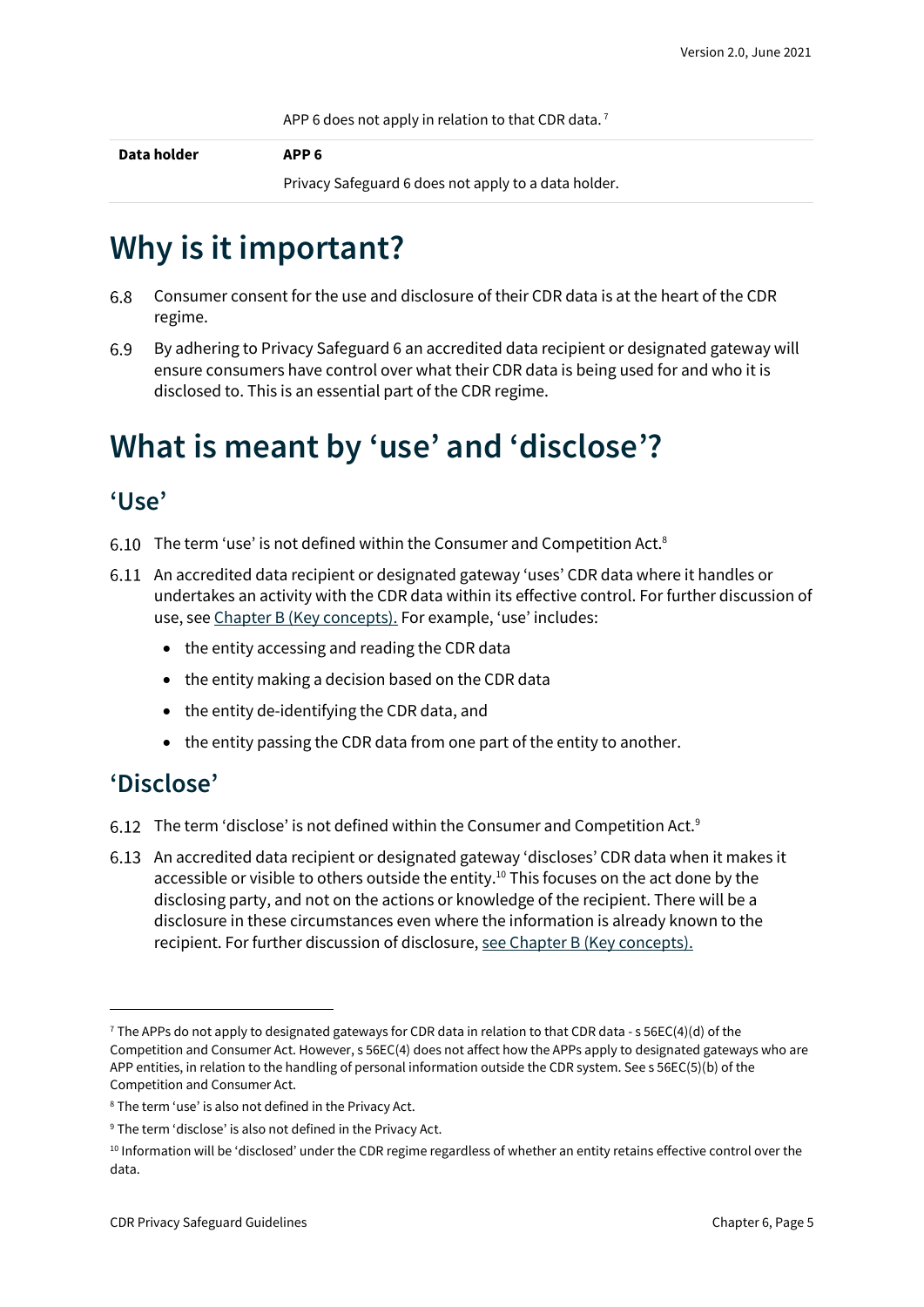- Examples of disclosure include where an accredited data recipient or designated gateway:
	- shares the CDR data with another entity or individual, including a related party of the entity (subject to some exceptions, as outlined in paragraph 6.15 below)
	- publishes the CDR data on the internet, whether intentionally or not
	- accidentally provides CDR data to an unintended recipient
	- reveals the CDR data in the course of a conversation with a person outside the entity, and
	- displays data on a computer screen so that the CDR data can be read by another entity or individual.
- Where an accredited data recipient engages a third party to perform services on its behalf, the provision of CDR data to that third party will in most circumstances be a disclosure. However, in limited circumstances, providing CDR data to a third party to perform services on behalf of the entity may be a use, rather than a disclosure. See paragraphs B.123 and B.172-173 of Chapter B (Key concepts) for guidance on how to determine whether providing CDR data to a third party is a use or disclosure.

### <span id="page-5-0"></span>**When can an accredited data recipient use or disclose CDR data?**

- 6.16 This section outlines when an accredited data recipient may use or disclose CDR data.<sup>11</sup>
- This chapter does not consider when a designated gateway may use or disclose CDR data. This is because there are no designated gateways for the banking sector.
- The following diagram outlines at a high-level the permitted and prohibited uses or disclosures of CDR data for an accredited data recipient. These uses and disclosures are discussed further below in this section.
- An accredited data recipient must comply with the data minimisation principle when using CDR data. For further information on the data minimisation principle, see paragraphs 6.25- 6.27 below.

<sup>11</sup> Privacy Safeguard 6 allows for the use or disclosure of CDR data in certain circumstances. One of these circumstances is where the disclosure is required under the CDR Rules in response to a valid request from a consumer for the CDR data (s 56EI(1)(a) of the Competition and Consumer Act). The CDR Rules do not currently require an accredited data recipient to disclose CDR data in response to a valid request – they only *authorise* the accredited data recipient to do so.

As such, an accredited data recipient is currently only able to use or disclose CDR data where required or authorised under the CDR Rules or under an Australian law or a court/tribunal order. These circumstances are outlined in this chapter from paragraph [6.20] onwards.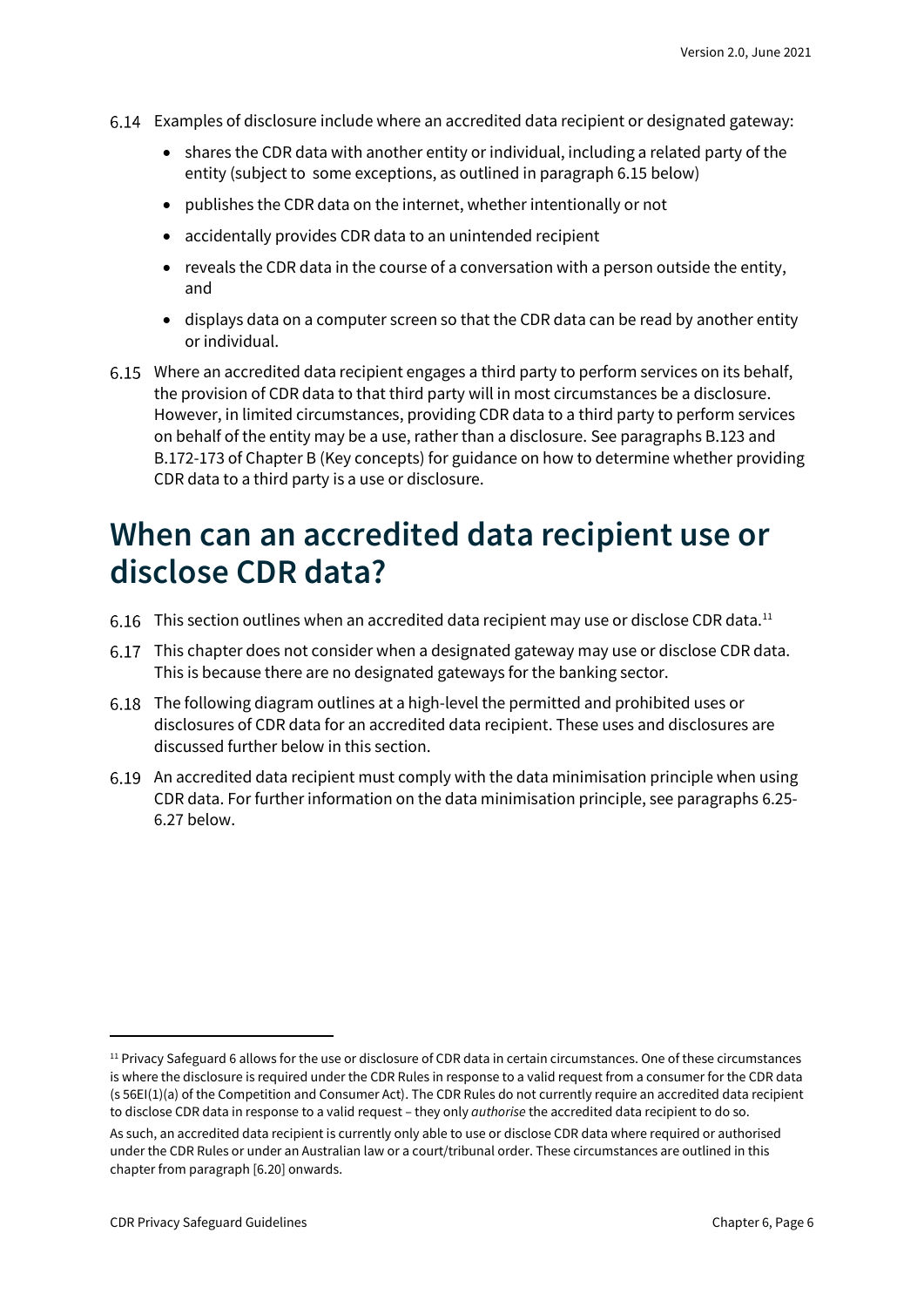#### Permitted uses or disclosure of CDR data

- $\oslash$  Providing goods or services requested by the consumer
- $\oslash$  Deriving CDR data to provide goods or services requested by the consumer .
- $\oslash$  Disclosing CDR data to the consumer to provide the requested goods or services
- $\oslash$  Disclosing CDR data to an outsourced service provider in order to provide goods or services requested by the consumer
- $\circledcirc$  Disclosing CDR data that has been de-identified in accordance with the CDR rules
- $\circledcirc$  De-identifying CDR data for use in general research and/or for disclosure, with the consumer's consent and in accordance with the CDR data de-identification process
- $\oslash$  From 1 July 2021 (or a relevant data standard being made), disclosing CDR data to an accredited person, in accordance with a consumer's 'AP disclosure consent'
- $\Diamond$  Disclosing CDR data to an accredited person if the CDR consumer has provided the accredited person and accredited data recipient with the appropriate consents
- $\circ$  Disclosing service data to the principal under a CDR outsourcing arrangement
- $\oslash$  Using or disclosing CDR data where required or authorised by law

#### Prohibited uses or disclosure of CDR data

- $(\overline{\times})$  Using the CDR data to identify, compile insights or build a profile about a person who isn't the consumer, unless an exception applies
- $(\widehat{\mathsf{x}})$  Any uses or disclosures that an accredited data recipient is not permitted to seek consent for (permitted consents are listed in Rule 1.10A)
- $(\times)$  Prior to 1 July 2021 (or a relevant data standard being made) disclosing the CDR data to an accredited person in accordance with an 'AP disclosure consent'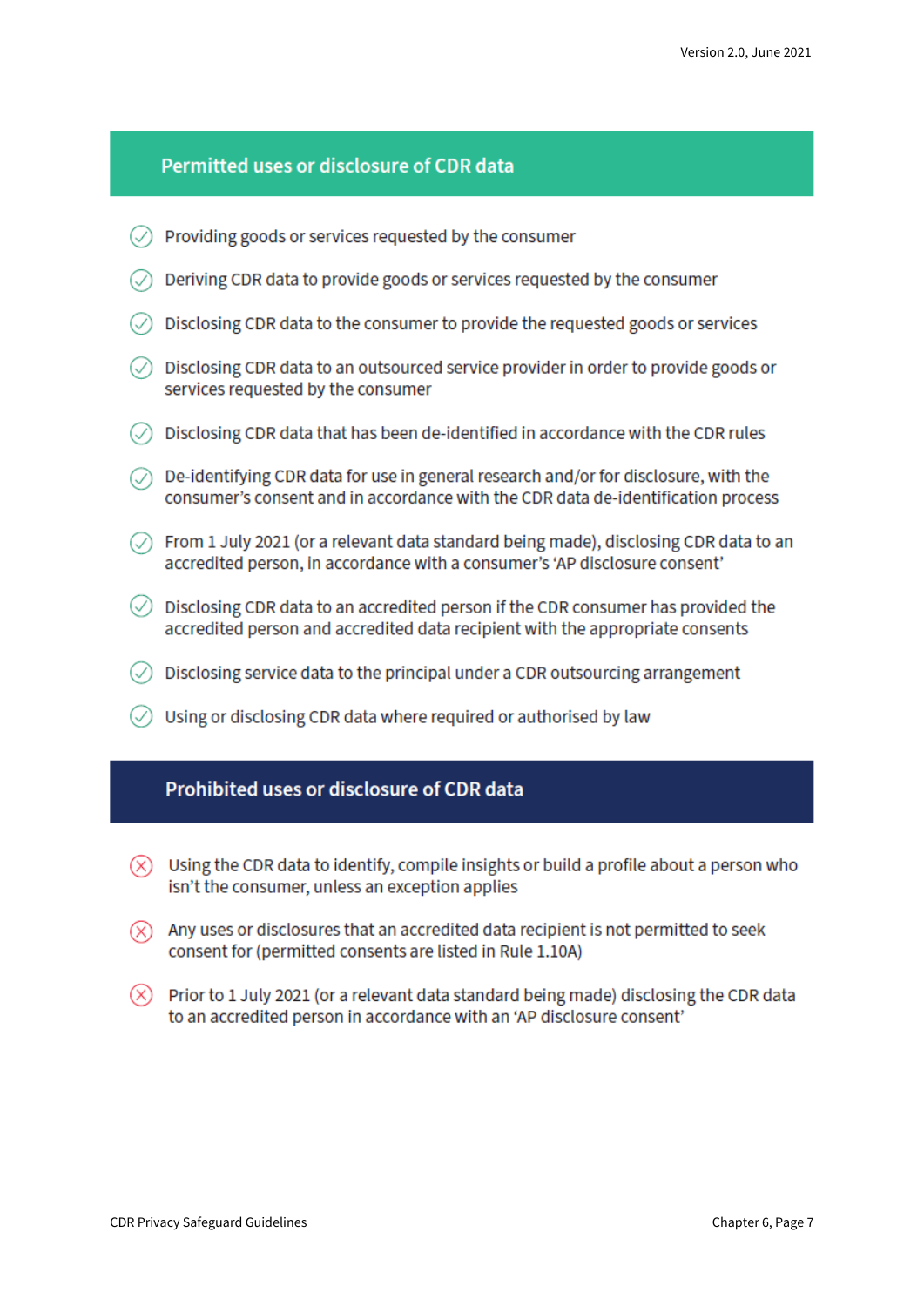### <span id="page-7-0"></span>**Use or disclosure required or authorised under the CDR Rules**

- Privacy Safeguard 6 provides that an accredited data recipient of CDR data must not use or disclose CDR data unless the use or disclosure is required or authorised under the CDR Rules.<sup>12</sup>
- CDR Rule 7.5(1) authorises the following permitted uses or disclosures of CDR data:
	- using CDR data to provide goods or services requested by the consumer in compliance with the data minimisation principle and in accordance with a current use consent from the consumer (other than a direct marketing consent)
	- de-identifying CDR data in accordance with the CDR Rules to use for general research and/or for disclosing (including by selling) the de-identified data, in accordance with a current de-identification consent from the consumer<sup>13</sup>
	- directly or indirectly deriving CDR data from the collected CDR data in accordance with the above uses
	- disclosing to the consumer any of their CDR data for the purpose of providing the existing goods or services $14$
	- disclosing the consumer's CDR data to an outsourced service provider:
		- o for the purpose of doing the things referred to above, and
		- o to the extent reasonably needed to do those things
	- from 1 July 2021 or the making of a relevant data standard, disclosing CDR data to an accredited person in accordance with a current 'AP disclosure consent' 15
	- disclosing (by sale or otherwise) to any person, CDR data that has been de-identified in accordance with the CDR data de-identification process $16$

 $12$  Section 56EI(1)(b) of the Competition and Consumer Act. The use or disclosure of CDR data is not currently required under the CDR Rules. The use or disclosure of CDR data is authorised under the CDR Rules if it is a 'permitted use or disclosure' under CDR Rule 7.5 that does not relate to direct marketing (CDR Rules 7.6(1) and 7.7).

<sup>13 &#</sup>x27;General research' is defined in CDR Rule 1.7 to mean research undertaken by an accredited data recipient with CDR data de-identified in accordance with the CDR Rules that does not relate to the provision of goods or services to any particular CDR consumer. Note that while CDR Rule 7.5(1)(aa) refers to a current 'use consent', a de-identification consent is a form of 'use consent' and is the relevant category of consent that must be obtained for the purposes of CDR Rule 7.5(1)(aa).

<sup>&</sup>lt;sup>14</sup> The phrase, 'existing goods or services' is defined in CDR Rule 7.5(1)(a) to mean the goods or services requested by the consumer.

<sup>15</sup> Disclosure of CDR data to an accredited person under an 'AP disclosure consent' is not a permitted use or disclosure until the earlier of 1 July 2021 or the day a consumer experience data standard is made for the disclosure of CDR data to accredited persons: CDR Rule 7.5A.

Note that while CDR Rule 7.5(1)(ca) refers to a current 'disclosure consent', an AP disclosure consent is a form of 'disclosure consent' and is the relevant category of consent that must be obtained for the purposes of CDR Rule  $7.5(1)(ca)$ .

 $16$  CDR Rule 7.5(1)(e). This permitted disclosure authorises the disclosure of CDR data that has been de-identified in accordance with the CDR data de-identification process, whether in accordance with a de-identification consent from the consumer or because the data was redundant data that needed to be de-identified for the purposes of Privacy Safeguard 12.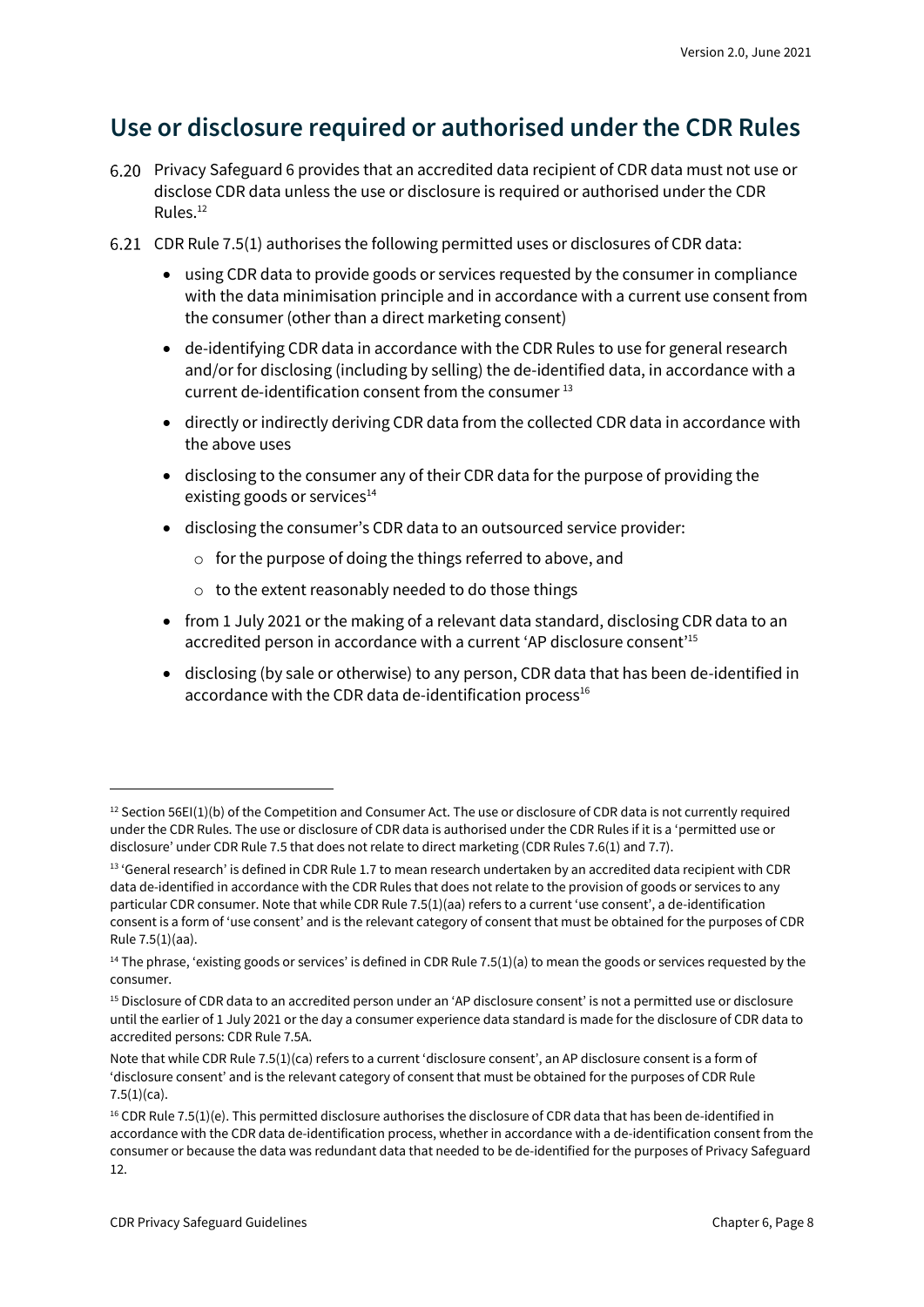- where the accredited data recipient collected CDR data on behalf of a principal under a CDR outsourcing arrangement—disclosing service data to the principal under the arrangement, and
- disclosing CDR data to an accredited person if the CDR consumer has provided the accredited person and accredited data recipient the appropriate consents.<sup>17</sup>
- CDR Rules 7.5(2) and 7.5A prohibit the following uses or disclosures of CDR data:
	- any uses or disclosures that an accredited data recipient is not permitted to seek consent for $18$
	- prior to 1 July 2021 or a relevant data standard being made, disclosing CDR data to an accredited person under an AP disclosure consent<sup>19</sup>
	- using CDR data for the purpose of identifying, compiling insights in relation to, or building a profile in relation to, any identifiable person who is not a consumer who made the consumer data request (including through aggregating the CDR data), unless the accredited data recipient is, in accordance with the consumer's consent:
		- $\circ$  deriving, from that CDR data, CDR data about that person's interactions with the consumer, and
		- $\circ$  using that derived CDR data in order to provide the requested goods or services.
- CDR Rule 4.12(3) prohibits an accredited data recipient from asking a consumer to give consent to the use or disclosure of their CDR data for the above prohibited uses or disclosures.<sup>20</sup>
- The permitted uses and disclosures (in paragraph 6.21) are discussed further in this chapter.

#### Using CDR data in compliance with the data minimisation principle

- An accredited data recipient must comply with the data minimisation principle when using CDR data to provide goods or services requested by the consumer, or to fulfil any other purpose consented to by the consumer.<sup>21</sup>
- An accredited data recipient complies with the data minimisation principle if, when providing the requested goods or services or using collected CDR data for any other purpose consented to by the CDR consumer, it does not use the collected CDR data, or CDR data derived from it, beyond what is reasonably needed to provide the goods or services requested by the consumer or fulfill the other purpose as consented to by the consumer.  $^{22}$

 $17$  CDR Rule 7.5(1)(g) permits the disclosure of CDR data to an accredited person if the consumer has given the accredited person a collection and use consent to collect CDR data from the accredited data recipient. The consumer must also have given the accredited data recipient an AP disclosure consent. For further information on the types of consents, see [Chapter C \(Consent\).](https://www.oaic.gov.au/consumer-data-right/cdr-privacy-safeguard-guidelines/chapter-c-consent-the-basis-for-collecting-and-using-cdr-data)

<sup>&</sup>lt;sup>18</sup> An accredited data recipient may only ask a consumer to consent to the use or disclosure of their CDR data where use or disclosure falls within a category of consents. The categories of consents are outlined CDR Rule 1.10A(2). For further information on consent, see [Chapter C \(Consent\).](https://www.oaic.gov.au/consumer-data-right/cdr-privacy-safeguard-guidelines/chapter-c-consent-the-basis-for-collecting-and-using-cdr-data/)

 $19$  Disclosure of CDR data to an accredited person under an AP disclosure consent is not a permitted use or disclosure until the earlier of 1 July 2021 or the day a consumer experience data standard is made for the disclosure of CDR data to accredited persons: CDR Rule 7.5A.

 $20$  For further information regarding restrictions on seeking consent[, see Chapter C \(Consent\).](https://www.oaic.gov.au/consumer-data-right/cdr-privacy-safeguard-guidelines/chapter-c-consent-the-basis-for-collecting-and-using-cdr-data)

 $21$  CDR Rule 7.5(1)(a).

<sup>22</sup> CDR Rule 1.8(b).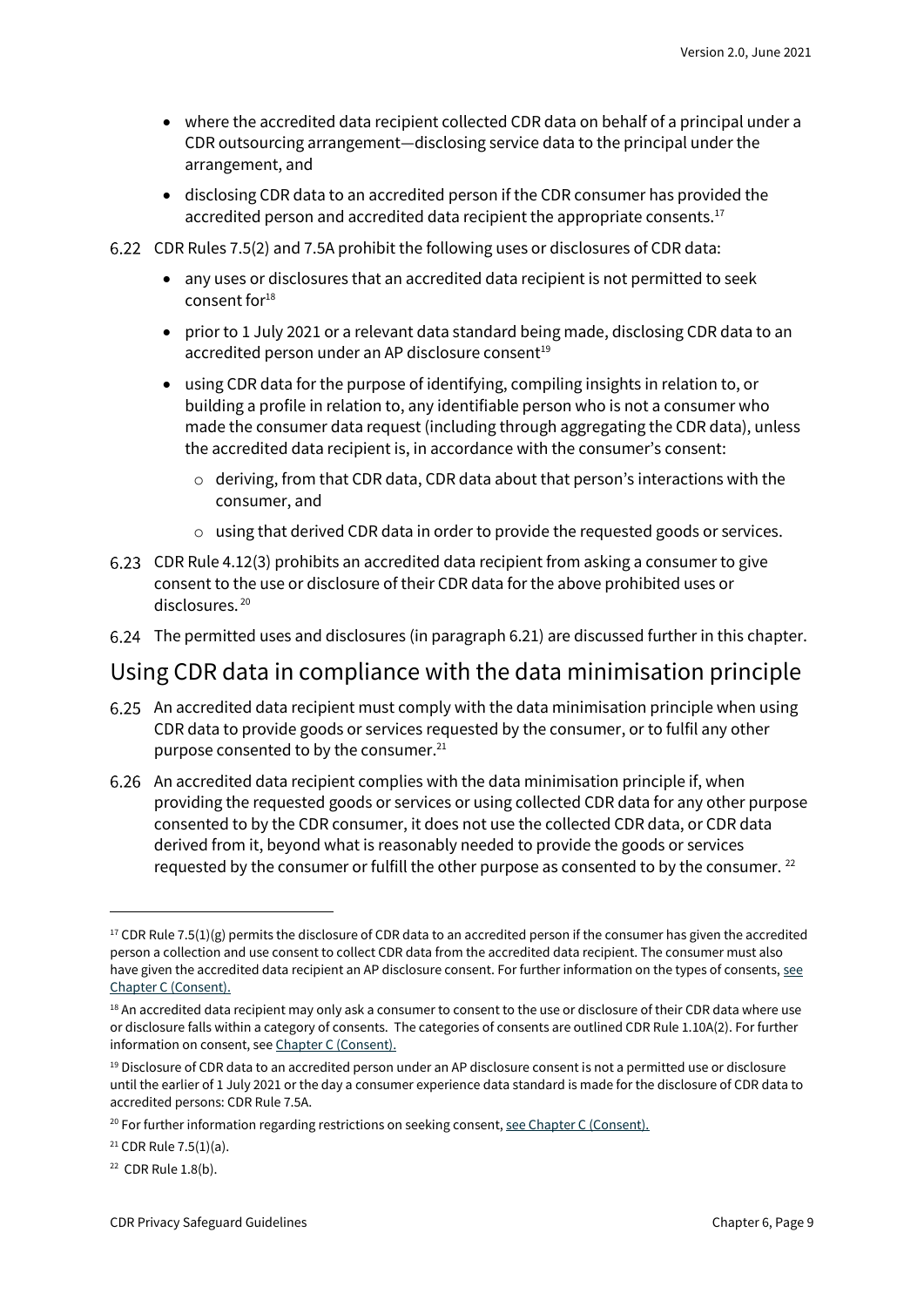The accredited data recipient must also not seek to collect the CDR data to use for a longer time period than is reasonably needed.<sup>23</sup>

The data minimisation principle and meaning of 'reasonably needed' is discussed in more detail [in Chapter B \(Key concepts\)](https://www.oaic.gov.au/consumer-data-right/cdr-privacy-safeguard-guidelines/chapter-b-key-concepts) and, as it relates to consent for collection, in Chapter 3 [\(Privacy Safeguard 3\).](https://www.oaic.gov.au/consumer-data-right/cdr-privacy-safeguard-guidelhttps:/www.oaic.gov.au/consumer-data-right/cdr-privacy-safeguard-guidelines/chapter-3-privacy-safeguard-3-seeking-to-collect-cdr-data-from-cdr-participants)

**Risk point:** An accredited person should pay careful attention to its processes and systems to ensure it complies with the data minimisation principle for all uses of CDR data. This includes consideration of the minimum CDR data needed to provide each good or service to a consumer

**Privacy tip:** An accredited person should set up its systems and processes so that it can identify the minimum CDR data needed for a particular good or service. This will reduce the risk of over collection of CDR data and ensure that the person does not exceed the limitations imposed by the data minimisation principle.

### Using CDR data in accordance with a current consent to provide goods or services requested by the consumer

- An accredited data recipient is authorised to use CDR data in accordance with a current use consent from the consumer to provide goods or services requested by the consumer.<sup>24</sup>
- The relevant uses are those uses to which the consumer expressly consented, when providing a valid request for the accredited person to collect their CDR data from a CDR participant under CDR Rule 4.3(1).<sup>25</sup> Valid requests are discussed further in Chapter 3 (Privacy [Safeguard 3\).](https://www.oaic.gov.au/consumer-data-right/cdr-privacy-safeguard-guidelines/chapter-3-privacy-safeguard-3-seeking-to-collect-cdr-data-from-cdr-participants)
- 6.30 For information regarding use consents and how they must be managed, see Chapter C [\(Consent\).](https://www.oaic.gov.au/consumer-data-right/cdr-privacy-safeguard-guidelines/chapter-c-consent-the-basis-for-collecting-and-using-cdr-data)

#### **Example**

SpendLess Pty Ltd is an accredited data recipient for Oliver's CDR data, and provides Oliver with budgeting tips through its mobile budgeting application.

SpendLess runs Oliver's transaction data through an algorithm to ascertain what other SpendLess products Oliver might be interested in.

*cont*

<sup>23</sup> CDR Rule 1.8 (a)(ii).

<sup>&</sup>lt;sup>24</sup> CDR Rule 7.5(1)(a). The requested goods or services are the goods or services requested under CDR Rule 4.3(1) as part of the consumer's valid request.

 $25$  Note: CDR Rule 7.5(1)(a) permits the general 'use' of CDR data to provide the goods and services requested by the consumer. CDR Rule 7.5(1)(a) does not authorise the specific types of uses defined under 'de-identification consent' or 'direct marketing consent' as per CDR Rule 1.10A. (These uses are instead authorised by 7.5(1)(aa) and 7.5(3), respectively.)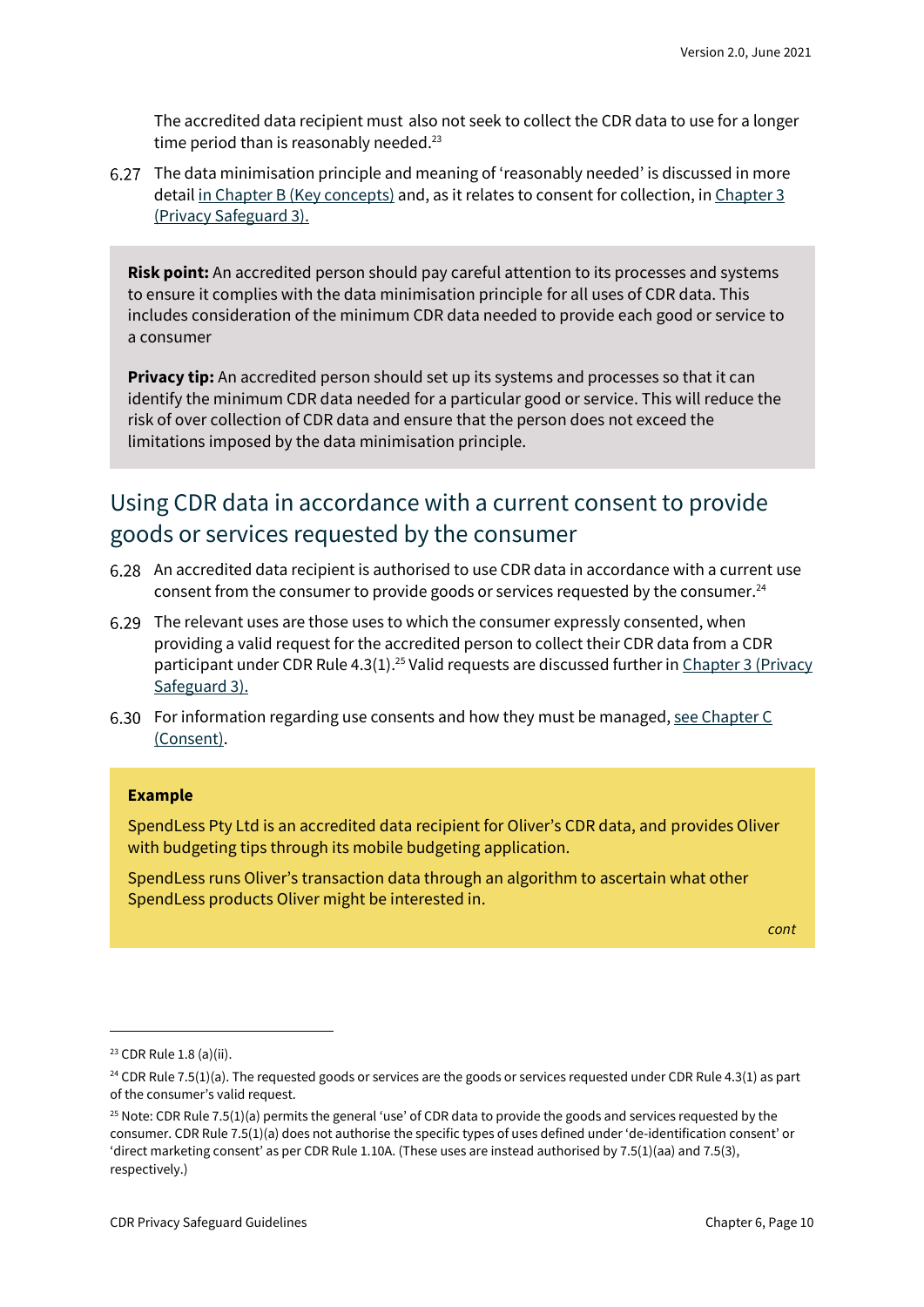When providing his valid request to SpendLess,<sup>26</sup> Oliver consented to the analysis of his transaction data so that SpendLess can identify how much money he has been spending in particular categories. He did not consent to his transaction data being used to allow SpendLess to develop and communicate offers about other products.

SpendLess has used Oliver's CDR data in a way that is not in accordance with his use consent, and this use would therefore not be a permitted use under CDR Rule 7.5(1)(a).<sup>27</sup>

### Using or disclosing de-identified CDR data in accordance with a deidentification consent

- An accredited data recipient is permitted to de-identify CDR data in accordance with a current de-identification consent<sup>28</sup> from the consumer to:
	- use the de-identified data for general research, and/or
	- disclose (including by selling) the de-identified data.<sup>29</sup>
- The CDR data must be de-identified in accordance with the CDR data de-identification process outlined in CDR Rule 1.17. 30
- 'General research' means research undertaken using de-identified CDR data, and that does not relate to the provision of goods or services to any particular consumer<sup>31</sup> (for example, research for product or business development).<sup>32</sup>
- Before de-identifying CDR data in accordance with CDR Rule 1.17, the accredited data recipient must have first:
	- received a de-identification consent from the consumer, $33$  and
	- provided the consumer with additional information relating to the de-identification of CDR data.<sup>34</sup>

<sup>26</sup> 'Valid requests' are defined in CDR Rule 4.3. A key component of a 'valid request' is the consumer's collection consent and use consent. For further information, see [Chapter 3 \(Privacy Safeguard 3\).](https://www.oaic.gov.au/consumer-data-right/cdr-privacy-safeguard-guidelines/chapter-3-privacy-safeguard-3-seeking-to-collect-cdr-data-from-cdr-participants/)

<sup>&</sup>lt;sup>27</sup> SpendLess has used Oliver's CDR data in a manner that may constitute direct marketing under the CDR regime. For information regarding direct marketing, see [Chapter 7 \(Privacy Safeguard 7\).](https://www.oaic.gov.au/consumer-data-right/cdr-privacy-safeguard-guidelines/chapter-3-https:/www.oaic.gov.au/consumer-data-right/cdr-privacy-safeguard-guidelines/chapter-7-privacy-safeguard-7-use-or-disclosure-of-cdr-data-for-direct-marketing-by-accredited-data-recipients-or-designated-gateways)

 $28$  Note that while CDR Rule 7.5(1)(aa) refers to a current 'use consent', a de-identification consent is a form of 'use consent' and is the relevant category of consent that must be obtained for the purposes of CDR Rule 7.5(1)(aa).

<sup>29</sup> CDR Rule 7.5(1)(aa).

<sup>30</sup> For further information regarding the CDR data de-identification process, see Chapter 12 – Security of CDR data and destruction or deidentification of redundant data. CDR Rule 7.5(1)(aa).

<sup>&</sup>lt;sup>31</sup> CDR Rule 1.7(1).

<sup>32</sup> Explanatory Statement to the *Competition and Consumer (Consumer Data Right) Amendment Rules (No. 3) 2020* at [21].

 $33$  A 'de-identification consent' is defined in CDR Rule 1.10A(1)(e). It must be sought in accordance with the requirements in Division 4.3 of the CDR Rules. For further information, see [Chapter C \(Consent\).](https://www.oaic.gov.au/consumer-data-right/cdr-privacy-safeguard-guidelines/chapter-c-consent-the-basis-for-collecting-and-using-cdr-data/) 

<sup>&</sup>lt;sup>34</sup> CDR Rule 4.15. CDR Rules 4.11(3)(e) and 4.15. For further information, se[e Chapter C \(Consent\).](https://www.oaic.gov.au/consumer-data-right/cdr-privacy-safeguard-guidelines/chapter-c-consent-the-basis-for-collecting-and-using-cdr-data/)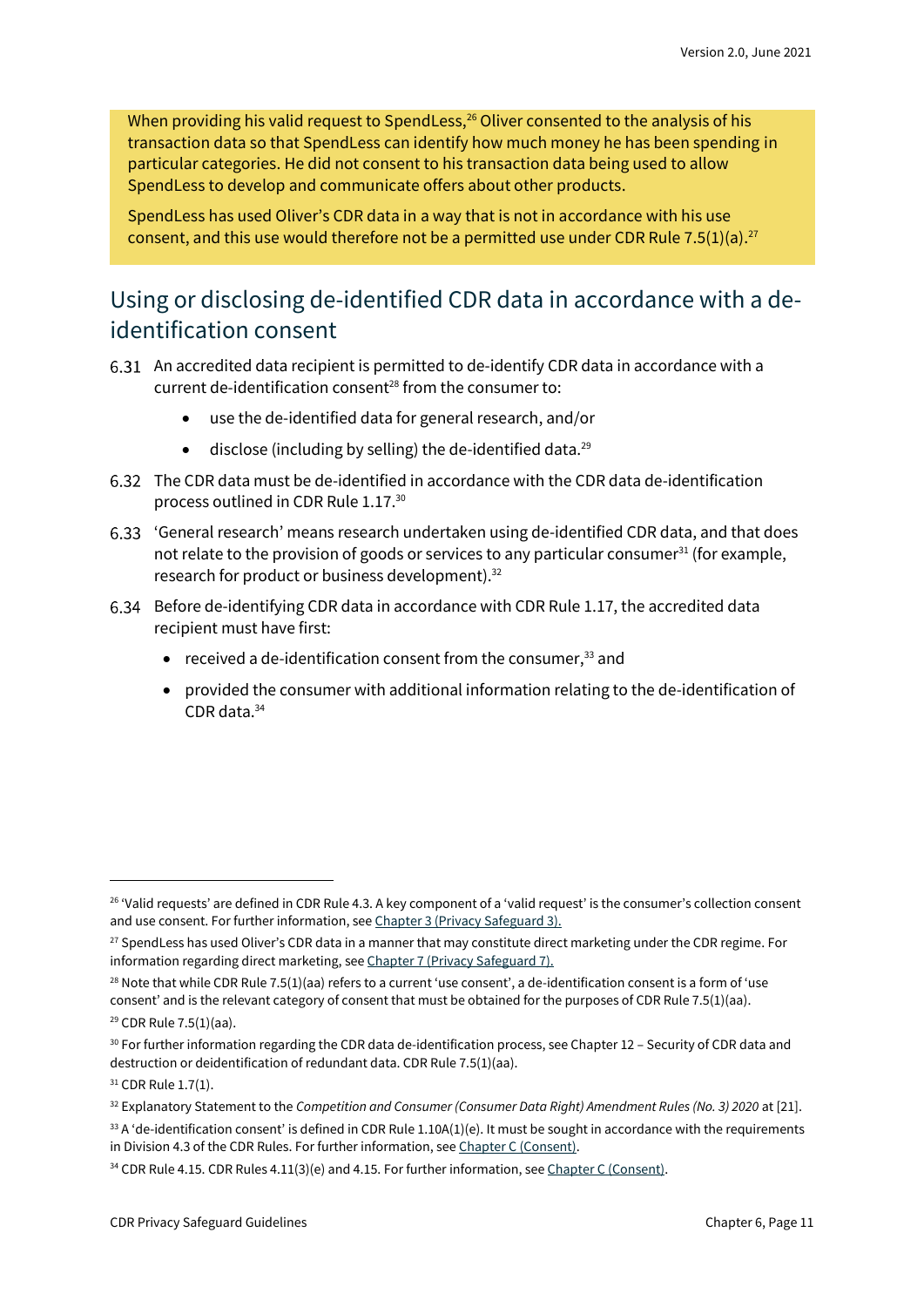#### Deriving or indirectly deriving CDR data

- An accredited data recipient is permitted to directly or indirectly derive CDR data from the collected CDR data in order to use the data to provide the goods or services requested by the consumer.<sup>35</sup>
- This is a permitted use under CDR Rule 7.5(1) and does not require the consent of the consumer.
- 6.37 However, where an accredited person:
	- wishes to derive, from the consumer's CDR data, CDR data about the interactions between the consumer and an identifiable person who is not the consumer, and
	- will use that derived data to provide the goods or services requested by the consumer

the accredited data recipient must seek consent from the consumer before doing so.<sup>36</sup>

6.38 Derived CDR data is discussed in more detail i[n Chapter B \(Key concepts\).](https://www.oaic.gov.au/consumer-data-right/cdr-privacy-safeguard-guidelines/chapter-b-key-concepts)

#### Disclosing CDR data to the consumer

- An accredited data recipient is permitted to disclose to a consumer any of their CDR data for the purpose of providing the existing goods or services.<sup>37</sup>
- This includes CDR data collected from a data holder or accredited data recipient in response to the consumer's valid request, as well as data that has been directly and/or indirectly derived from such CDR data.
- This is a permitted disclosure under CDR Rule 7.5(1) and does not require the consent of the consumer.

#### Disclosing CDR data to an outsourced service provider

- An accredited data recipient is permitted to disclose the consumer's CDR data to an outsourced service provider for the purpose of:
	- using the consumer's CDR data to provide goods or services requested by the consumer, including by directly or indirectly deriving CDR data from the CDR data, and
	- disclosing, to the consumer, any of their CDR data for the purpose of providing the existing goods or services,

to the extent reasonably needed to do those things.<sup>38</sup>

<sup>35</sup> CDR Rule 7.5(1)(b).

<sup>36</sup> CDR Rule 4.12(4).

<sup>37</sup> CDR Rule 7.5(1)(c).

<sup>38</sup> CDR Rule 7.5(1)(d).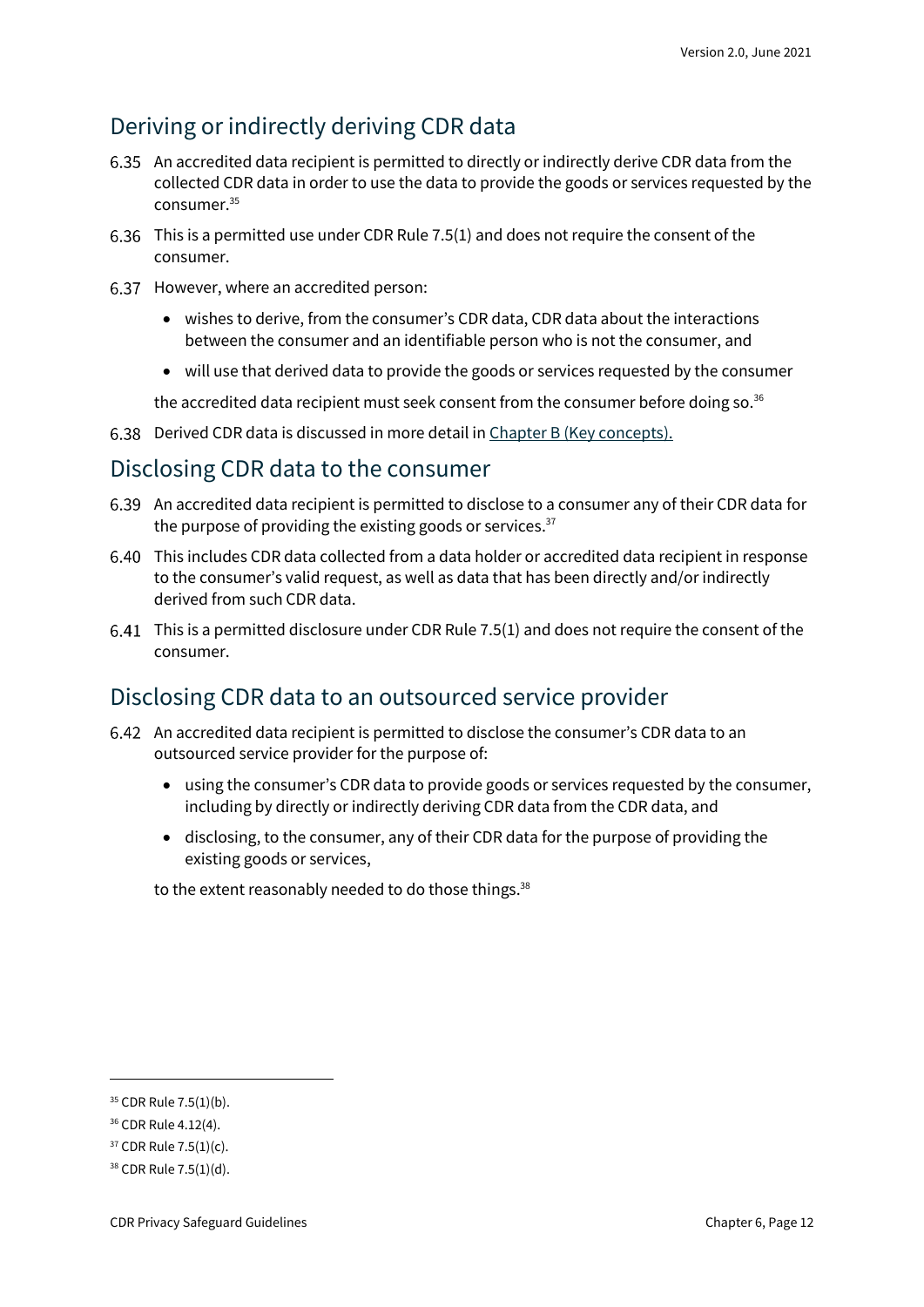#### **Example**

SpendLess Pty Ltd is an accredited data recipient for Oliver's CDR data and provides Oliver with budgeting tips through its mobile budgeting application.

SpendLess engages KnowYourMoney Pty Ltd to analyse consumers' data and report on consumers' spending trends per category, so that SpendLess can provide tailored budgeting advice to consumers.

SpendLess discloses Oliver's account and transaction data to KnowYourMoney. However, Spendless did not first consider whether KnowYourMoney needs both transaction and account data for this purpose.

If KnowYourMoney does not need to analyse Oliver's account data in order to report on his spending trends, SpendLess may have disclosed Oliver's CDR data to an outsourced service provider beyond the extent reasonably needed to provide the service requested by Oliver. The disclosure by SpendLess may therefore not be a permitted disclosure under CDR Rule  $7.5(1)(d)$ .

- The consumer's CDR data includes data collected from a data holder or accredited data recipient in response to the consumer's request. The consumer's CDR data also includes data that has been directly and/or indirectly derived from their CDR data.
- Disclosure of a consumer's CDR data by an accredited data recipient to an outsourced service provider for the purpose outlined in paragraph 6.39 is a permitted disclosure under CDR Rule 7.5(1) that does not require the consent of the consumer. $39$
- Where an accredited person intends to disclose the CDR data of a consumer to an outsourced service provider, the accredited person must:
	- provide certain information to the consumer at the time of seeking the consumer's consent to collect and use the consumer's CDR data, <sup>40</sup> and
	- include certain information about outsourced service providers in its CDR policy.<sup>41</sup>
- An accredited data recipient who discloses CDR data to an outsourced service provider under a CDR outsourcing arrangement must ensure that the provider complies with its requirements under the arrangement.<sup>42</sup>
- For the purposes of this permitted disclosure, an outsourced service provider is a person to whom an accredited data recipient discloses CDR data under a CDR outsourcing arrangement.<sup>43</sup>
- In addition, the accredited data recipient should ensure that the relevant CDR outsourcing arrangement requires the outsourced service provider to adhere to the accredited data recipient's Privacy Safeguard obligations.

 $39$  However, the accredited data recipient must ensure it has complied with the requirements set out in paragraph 6.39.

<sup>40</sup> CDR Rule 4.11(3)(f). See Chapter C (Consent).

<sup>41</sup> CDR Rule 7.2(4)[. See Chapter 1 \(Privacy Safeguard 1\).](https://www.oaic.gov.au/consumer-data-right/cdr-privacy-safeguard-guidelines/chapter-1-privacy-safeguard-1-open-and-transparent-management-of-cdr-data)

<sup>42</sup> CDR Rule 1.16.

<sup>&</sup>lt;sup>43</sup> CDR Rule 1.10. A CDR outsourcing arrangement is a written contract between the accredited data recipient and outsourced service provider which meets the requirements set out in CDR Rule 1.10(2), and under which the provider will provide goods or services to the accredited data recipient. For further information, see [Chapter B \(Key Concepts\).](https://www.oaic.gov.au/consumer-data-right/cdr-privacy-safeguard-guidelines/chapter-b-key-concepts)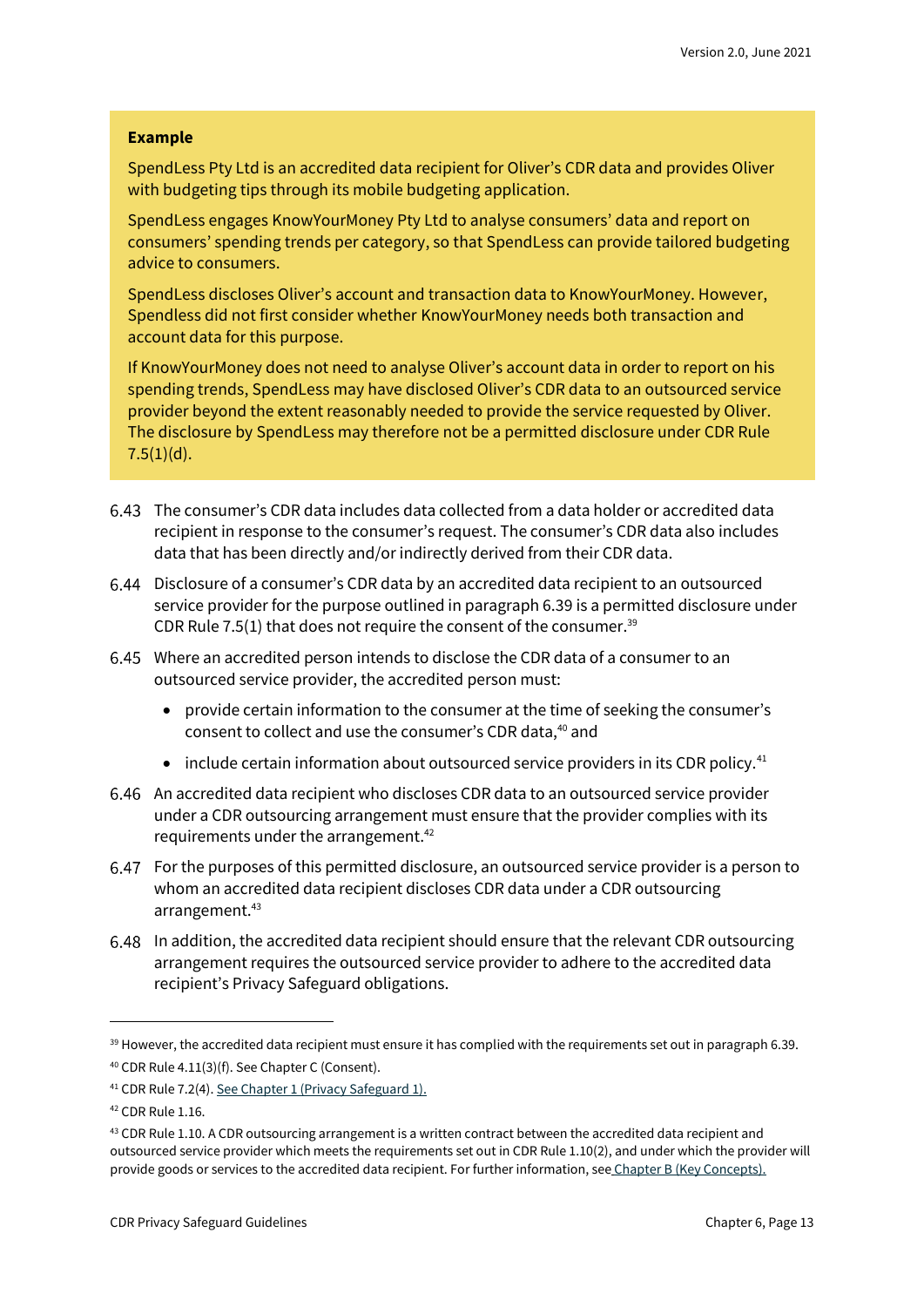- The contract should also provide the accredited data recipient with the appropriate level of transparency to allow them to monitor and audit the CDR outsourcing arrangement.
- The CDR data disclosed by an accredited data recipient to a provider under the CDR outsourcing arrangement, including any data directly or indirectly derived from such CDR data, is known as 'service data' in relation to that arrangement.
- Any use or disclosure of such service data by the outsourced service provider (or their subcontractor) will be taken to have been by the accredited data recipient. This occurs regardless of whether the use or disclosure is in accordance with the arrangement.<sup>44</sup>
- When disclosing CDR data to an outsourced service provider located outside of Australia, an accredited data recipient must also have regard to the requirements for disclosure of CDR data to an overseas recipient under Privacy Safeguard 8.45 See Chapter 8 (Privacy Safeguard [8\)](https://www.oaic.gov.au/consumer-data-right/cdr-privacy-safeguard-guidelines/chapter-8-privacy-safeguard-8-overseas-disclosure-of-cdr-data-by-accredited-data-recipients) for more information.
- For further information[, see Chapter B \(Key Concepts\),](https://www.oaic.gov.au/consumer-data-right/cdr-privacy-safeguard-guidelines/chapter-b-key-concepts) 'Outsourced service providers'.

#### Disclosing CDR data to an accredited person

- 6.54 From the earlier of 1 July 2021 or the making of a relevant data standard,<sup>46</sup> an accredited data recipient is permitted to disclose a consumer's CDR data to an accredited person in accordance with an 'AP disclosure consent'.<sup>47</sup> Prior to this, disclosing CDR data to an accredited person under an AP disclosure consent is prohibited.<sup>48</sup>
- An 'AP disclosure consent' is a consent given by the consumer for an accredited data recipient to disclose their CDR data to an accredited person in response to a consumer data request.<sup>49</sup>
- For further information on 'AP disclosure consents' and consumer data requests, see [Chapter C Consent\).](https://www.oaic.gov.au/consumer-data-right/cdr-privacy-safeguard-guidelines/chapter-c-consent-the-basis-for-collecting-and-using-cdr-data/)

#### Disclosing service data to a principal in an CDR outsourcing arrangement

Where an accredited data recipient has collected CDR data on behalf of a principal (i.e. as an outsourced service provider) under a CDR outsourcing arrangement, the accredited data recipient is permitted to disclose that CDR data (known as 'service data') to the principal.<sup>50</sup>

<sup>50</sup> CDR Rule 7.5(1)(f).

<sup>44</sup> CDR Rule 7.6(2). This is the case whether the CDR data was used or disclosed by the outsourced service provider, or indirectly used or disclosed through one or more further CDR outsourcing arrangements (CDR Rule 7.6(2)(b)(ii)). See also s 56AU of the Competition and Consumer Act, regarding the application to acts done by or in relation to agents of CDR entities.

<sup>45</sup> An accredited person must also include certain information in its CDR policy about outsourced service providers located overseas (CDR Rule 7.2(4)(d))[. See Chapter 1 \(Privacy Safeguard 1\)](https://www.oaic.gov.au/consumer-data-right/cdr-privacy-safeguard-guidelines/chapter-1-privacy-safeguard-1-open-and-transparent-management-of-cdr-data) for further information.

<sup>46</sup> That is, a consumer experience data standard for the disclosure of CDR data to accredited persons: CDR Rules 7.5A and  $8.11(1)(c)(iii)$ .

 $47$  CDR Rules 7.5(1)(ca) and 7.5(1)(g). Note that while CDR Rule 7.5(1)(ca) refers to a current 'disclosure consent', an AP disclosure consent is a form of 'disclosure consent' and is the relevant category of consent that must be obtained for the purposes of CDR Rule 7.5(1)(ca).

<sup>48</sup> CDR Rule 7.5A.

<sup>&</sup>lt;sup>49</sup> CDR Rule  $1.10A(1)(c)(i)$ . For further information, se[e Chapter C \(Consent\).](https://www.oaic.gov.au/consumer-data-right/cdr-privacy-safeguard-guidelines/chapter-c-consent-the-basis-for-collecting-and-using-cdr-data/)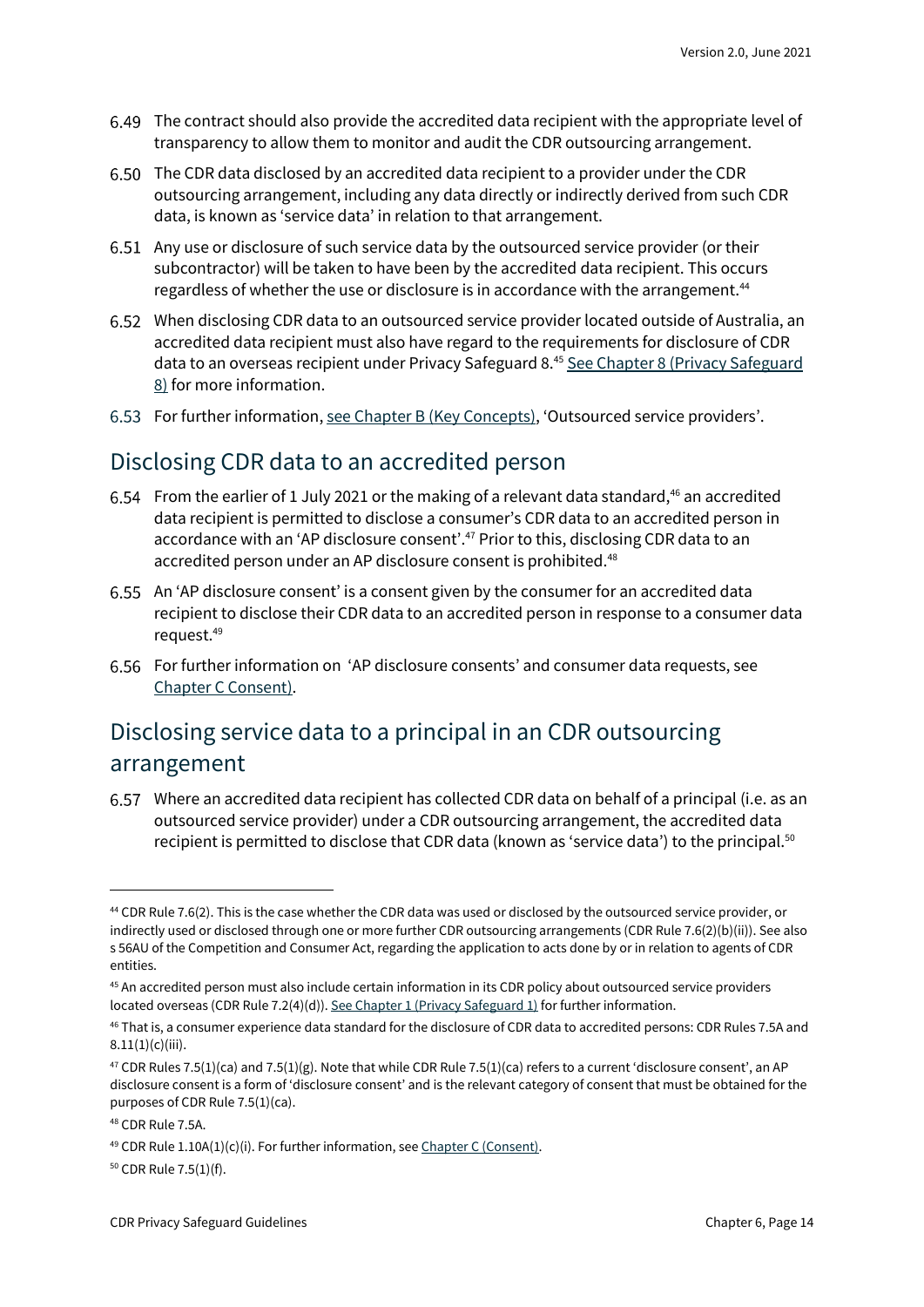- 'Service data' consists of any CDR data that was collected from a CDR participant in accordance with the CDR outsourcing arrangement, or has been directly or indirectly derived from such CDR data.<sup>51</sup>
- The 'principal' refers to the accredited person that engaged the accredited data recipient as an outsourced service provider under a CDR outsourcing arrangement.
- Disclosure of service data in relation to a CDR outsourcing arrangement by an accredited data recipient to the relevant principal is a permitted disclosure under CDR Rule 7.5(1) that does not require the consent of the consumer.

#### <span id="page-14-0"></span>**Use or disclosure under Australian law or a court/tribunal order**

- An accredited data recipient may use or disclose CDR data if that use or disclosure is required or authorised by or under an Australian law or a court/tribunal order, and the entity makes a written note of the use or disclosure.<sup>52</sup>
- For the purposes of Privacy Safeguard 6, an Australian law does not include the APPs under the Privacy Act.<sup>53</sup>
- 'Australian law' and 'court/tribunal order' are discussed in [Chapter B \(Key concepts\).](https://www.oaic.gov.au/consumer-data-right/cdr-privacy-safeguard-guidelines/chapter-b-key-concepts)
- The accredited data recipient must keep a written note of any uses or disclosures made on this ground.
- 6.65 A written note should include the following details:
	- the date of the use or disclosure
	- details of the CDR data that was used or disclosed
	- the relevant Australian law or court/tribunal order that required or authorised the use or disclosure
	- if the accredited data recipient used the CDR data, how the CDR data was used by the accredited data recipient, and
	- if the accredited data recipient disclosed the CDR data, to whom the CDR data was disclosed.

### <span id="page-14-1"></span>**Interaction with other Privacy Safeguards**

- The restrictions on using or disclosing CDR data in Privacy Safeguard 6 are additional to those in Privacy Safeguards 7 [\(see Chapter 7 \(Privacy Safeguard 7\)\),](https://www.oaic.gov.au/consumer-data-right/cdr-privacy-safeguard-guidelines/chapter-7-privacy-safeguard-7-use-or-disclosure-of-cdr-data-for-direct-marketing-by-accredited-data-recipients-or-designated-gateways) 8 (see Chapter 8 (Privacy [Safeguard 8\)\)](https://www.oaic.gov.au/consumer-data-right/cdr-privacy-safeguard-guidelines/chapter-8-privacy-safeguard-8-overseas-disclosure-of-cdr-data-by-accredited-data-recipients) and 9 (se[e Chapter 9 \(Privacy Safeguard 9\)\)](https://www.oaic.gov.au/consumer-data-right/cdr-privacy-safeguard-guidelines/chapter-9-privacy-safeguard-9-adoption-or-disclosure-of-government-related-identifiers-by-accredited-data-recipients/).
- Privacy Safeguard 7 prohibits accredited data recipients and designated gateways from using or disclosing CDR data for direct marketing unless the use or disclosure is required or authorised under the CDR Rules and in accordance with a valid consent.
- Privacy Safeguard 8 prohibits the accredited data recipient from disclosing CDR data to an overseas recipient unless an exception applies.

<sup>51</sup> CDR Rule 1.10(4).

 $52$  Section 56EI(1)(c) of the Competition and Consumer Act.

<sup>53</sup> Sections 56EI(1) (Note 3) and 56EC(4)(a) of the Competition and Consumer Act.